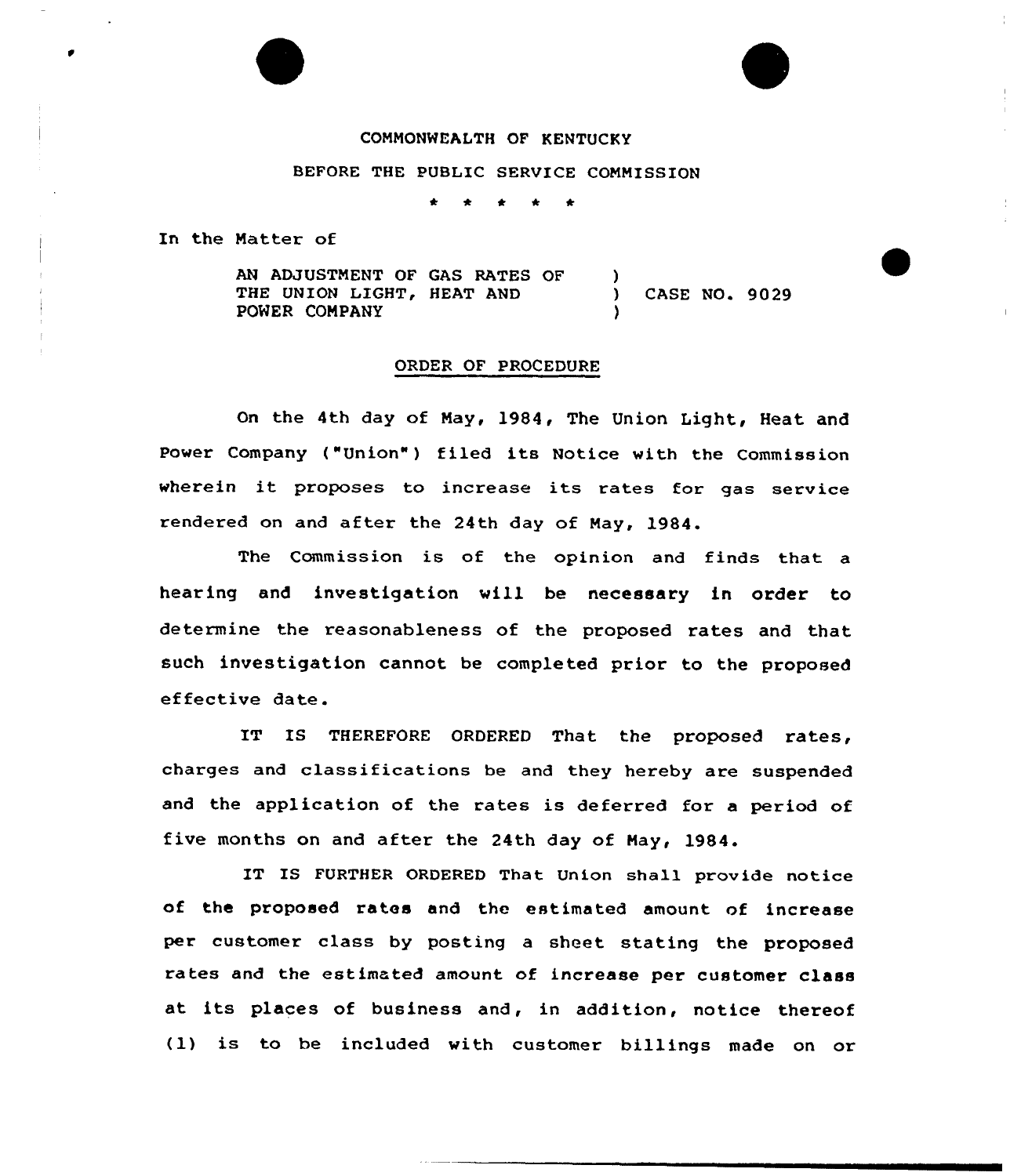before the application is filed with the Public Service Commission, (2) is to be published by such date in a trade publication or newsletter going to all customers, or (3) is to be published once a week for three consecutive weeks in a prominent manner in a newspaper or newspapers of general circulation in its service area, the first publication to be made prior to the filing of the application with the Commission.

IT IS FURTHER ORDERED That the notice or publication shall include <sup>a</sup> statement to the etfect (l) that any corporation, association, body politic or person may, by motion within 30 days after receiving notice of the proposed rate changes, request leave to intervene; (2) that the motion to intervene should be submitted to the Public Service Commission, 730 Schenkel Lane, P.O. Box 615, Frankfort, Rentucky, 40602, and should set forth the grounds for the request including the status and interest of the party; and (3) that a copy of the application and testimony is available for inspection (name of location or locations) and that copies of the application and testimony may be obtained by each intervenor in this proceeding by contacting the applicant at a name and 'address to be stated in the notice or publication. Each notice or publication shall also contain the following language:

> The rates contained in this notice are the rates proposed by The Union Light Heat and Power Company. However. the Public Service Commission may order rates to be charged that differ from<br>these proposed rates. Such action may result in rates for consumers other than the rates in this notice.

> > $-2-$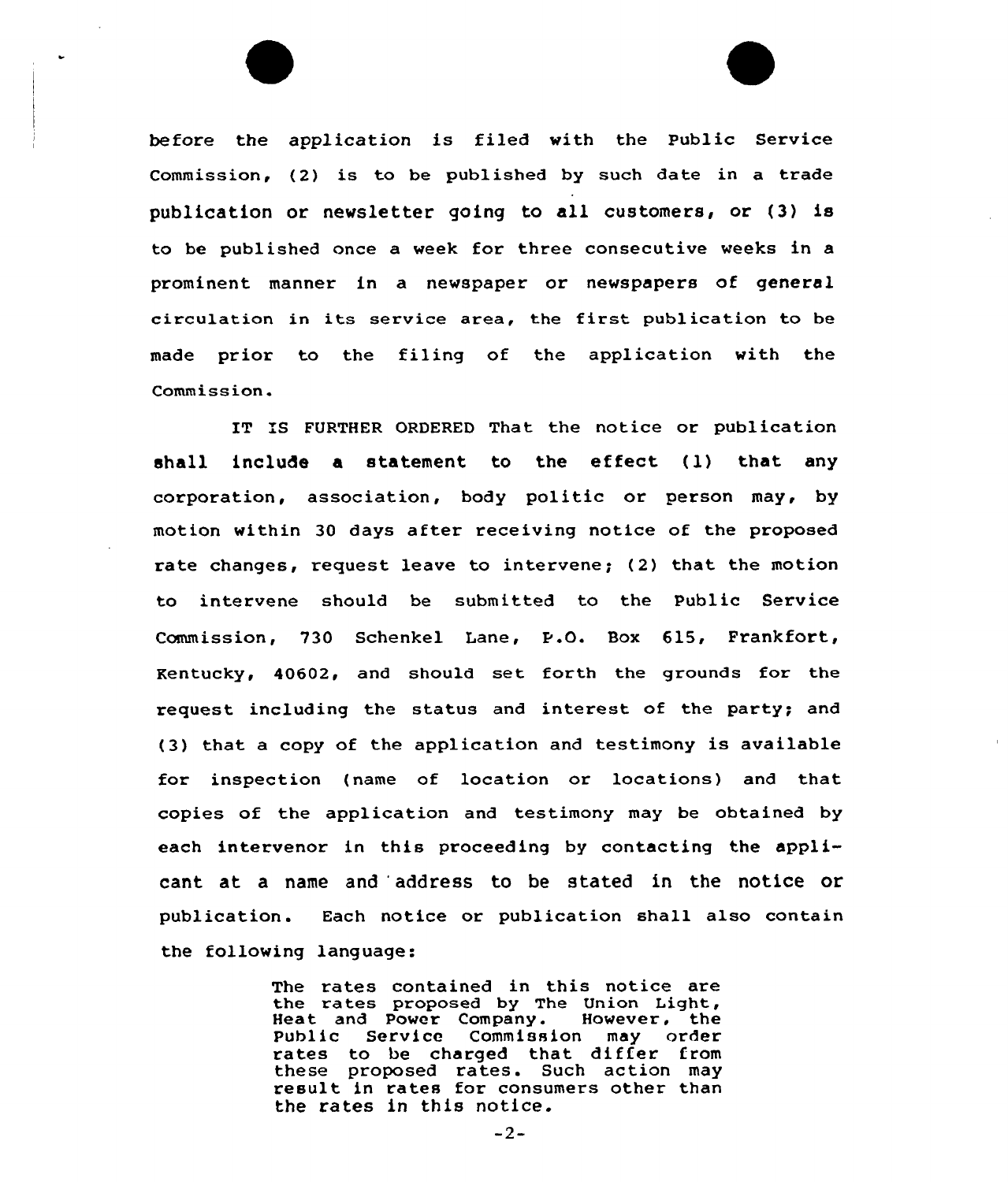IT IS FURTHER ORDERED That two weeks subsequent to the filing of the application, Union shall file its testimony in verified prepared form unless filed earlier.

IT IS FURTHER ORDERED That five veeks subsequent to the filing of the application, all Requests for Information, to Union shall be due, unless submitted earlier, vith copies to parties of record and 12 copies to be submitted to the Commission.

IT IS FURTHER ORDERED That seven weeks subsequent to the filing of the application, Union shall mail or deliver Responses, to the original Requests for Information, unless submitted sooner, vith copies to parties of record and 12 copies to be submitted to the Commission, and all Responses shall identify the witness or witnesses vho vill be responsible for responding to questions relating to each request for information.

IT IB FURTHER ORDERED That nine veeks subsequent to the filing of the application, all Supplemental Requests for Information (to include only those matters within the scope of the initial request), to Union shall be due, unless submitted sooner, vith copies to parties of record and 12 copies to be submitted to the Commission.

IT IS FURTHER ORDERED That ten weeks subsequent to the filing of the application, Union shall mail or deliver Responses, to Supplemental Requests for Information, unless submitted sooner, with copies to parties of record and 12 copies to be submitted to the Commission, and all

 $-3-$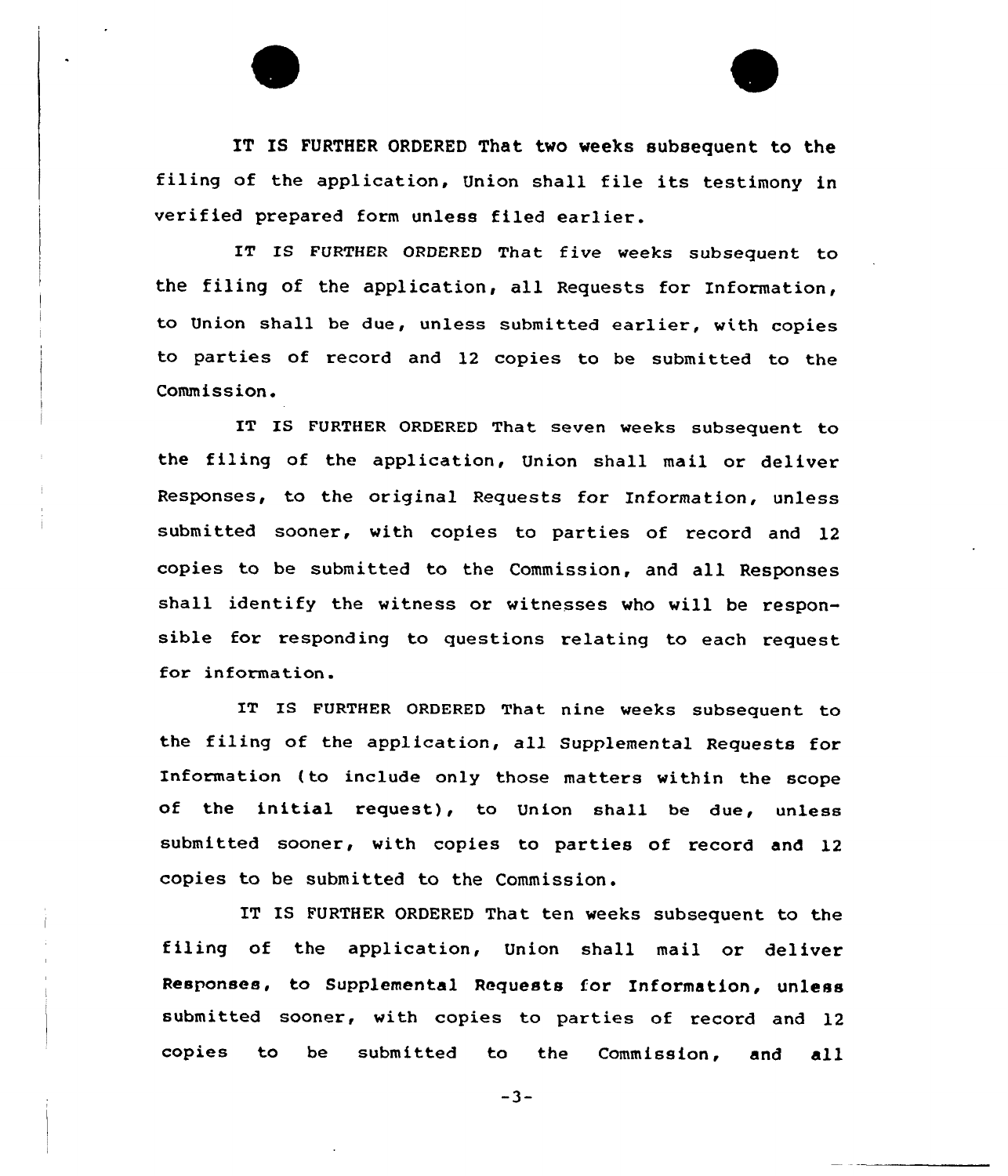

IT IS FURTHER ORDERED That eleven weeks subsequent to the filing of the application, Intervenors shall file their testimony in verified prepared form, with copies to parties of record and 12 copies to be submitted to the Commission.

IT IS FURTHER ORDERED That thirteen weeks subsequent to the filing of the application, all Requests for Information, to Intervenors shall be due, unless submitted sooner, with copies to parties of record and 12 copies to be submitted to the Commission.

IT IS FURTHER ORDERED That Intervenors shall mail or de <sup>1</sup>iver Responses, to Reque sts for Information within two weeks (fifteen weeks subsequent to the filing of the application) of receipt, unless submitted sooner, with copies to parties of record and 12 copies to be submitted to the Commission, and the Responses shall identify the witness or witnesses who will be responsible for responding to questions relating to each request for information.

IT IS FURTHER ORDERED That all requests for information and responses thereto shall be appropriately indexed.

IT IS FURTHER ORDERED That <sup>a</sup> hearing be and it hereby is scheduled to commence on August 28, 1984, at  $9:00$  a.m., Eastern Daylight Time, in the Commission's offices at Frankfort, Kentucky, for the purpose of cross-examination of

 $-4-$